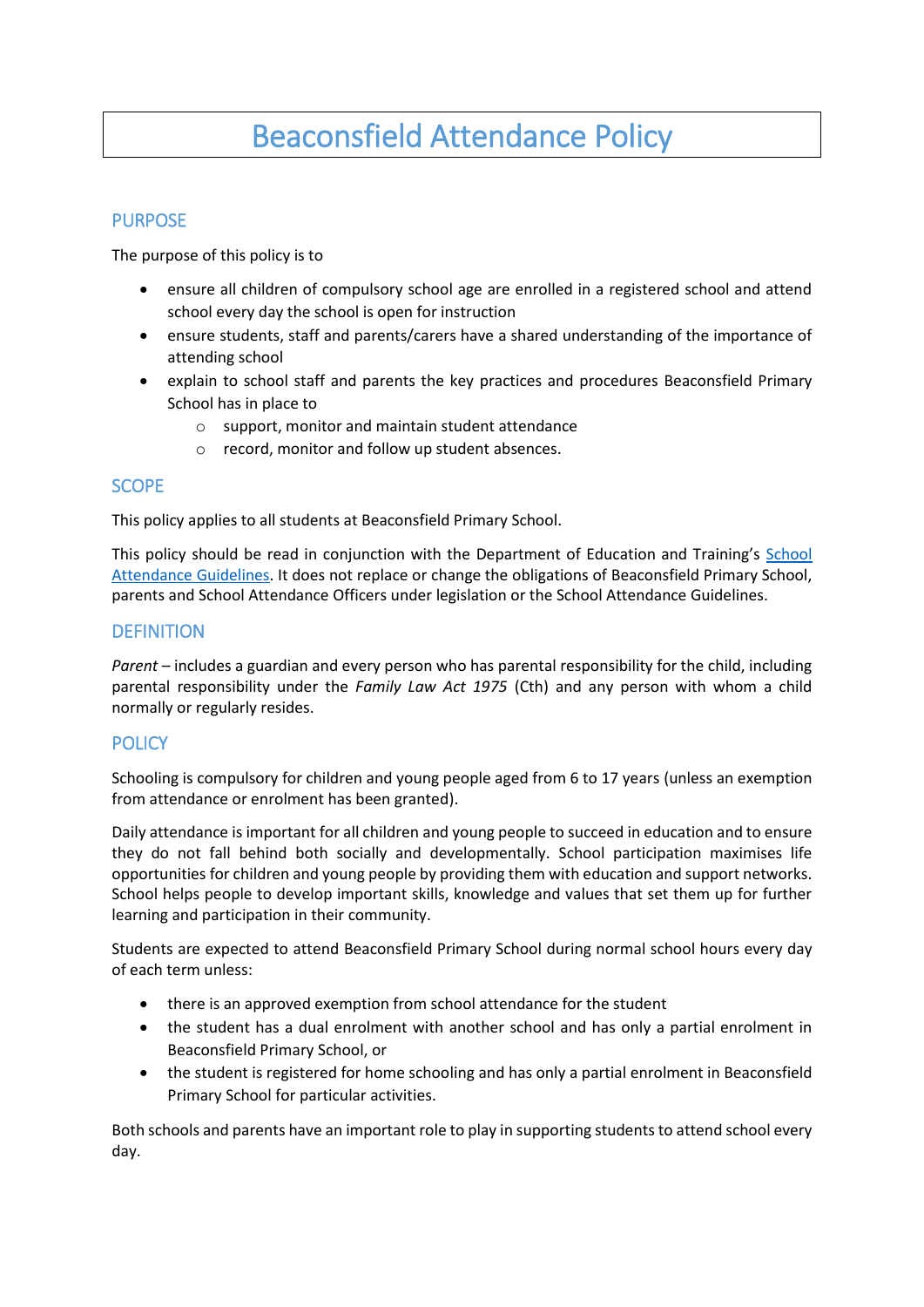Beaconsfield Primary School believes all students should attend school all day, every day when the school is open for instruction and is committed to working with its school community to encourage and support full school attendance.

Our school will identify individual students or cohorts who are vulnerable and whose attendance is at risk and/or declining and will work with these students and their parents to improve their attendance through a range of interventions and supports.

Students are committed to attending school every day, arriving on time and are prepared to learn. Our students are encouraged to approach a teacher and seek assistance if there are any issues that are affecting their attendance.

Beaconsfield Primary School parents are committed to ensuring their child/children attend school on time every day when instruction is offered, to communicating openly with the school and providing valid explanations for any absence.

Parents will communicate with the relevant staff at Beaconsfield Primary School about any issues affecting their child's attendance and work in partnership with the school to address any concerns.

Parents will provide a reasonable explanation for their child's absence from school and endeavour to schedule family holidays, appointments and other activities outside of school hours.

#### Supporting and promoting attendance

Beaconsfield Primary School *Student Wellbeing and Engagement Policy* supports student attendance.

Our school also promotes student attendance by: newsletter, assembly, published in portal and information night.

#### Recording attendance

Beaconsfield Primary School must record student attendance twice per day. This is necessary to:

- meet legislative requirements
- discharge Beaconsfield Primary School's duty of care for all students

Attendance will be recorded by the classroom teacher by 9:05am and will be rechecked by the classroom teacher by 2:45pm using Sentral.

If students are in attendance at a school approved activity, the teacher in charge of the activity will record them as being present.

#### Recording absences

For absences where there is no exemption in place, a parent must provide an explanation on each occasion to the school.

Parents should notify Beaconsfield Primary School of absences by:

Contacting the school through the absence hotline, email, note or verbally.

If a student is absent on a particular day and the school has not been previously notified by a parent, or the absence is otherwise unexplained, Beaconsfield Primary School will notify parents by a push notification email. Beaconsfield Primary School will attempt to contact parents as soon as practicable on the same day of the unexplained absence, allowing time for the parent to respond.

If contact cannot be made with the parent (due to incorrect contact details), the school will attempt to make contact with any emergency contact/s nominated on the student's file held by the school, where possible, on the day of the unexplained absence.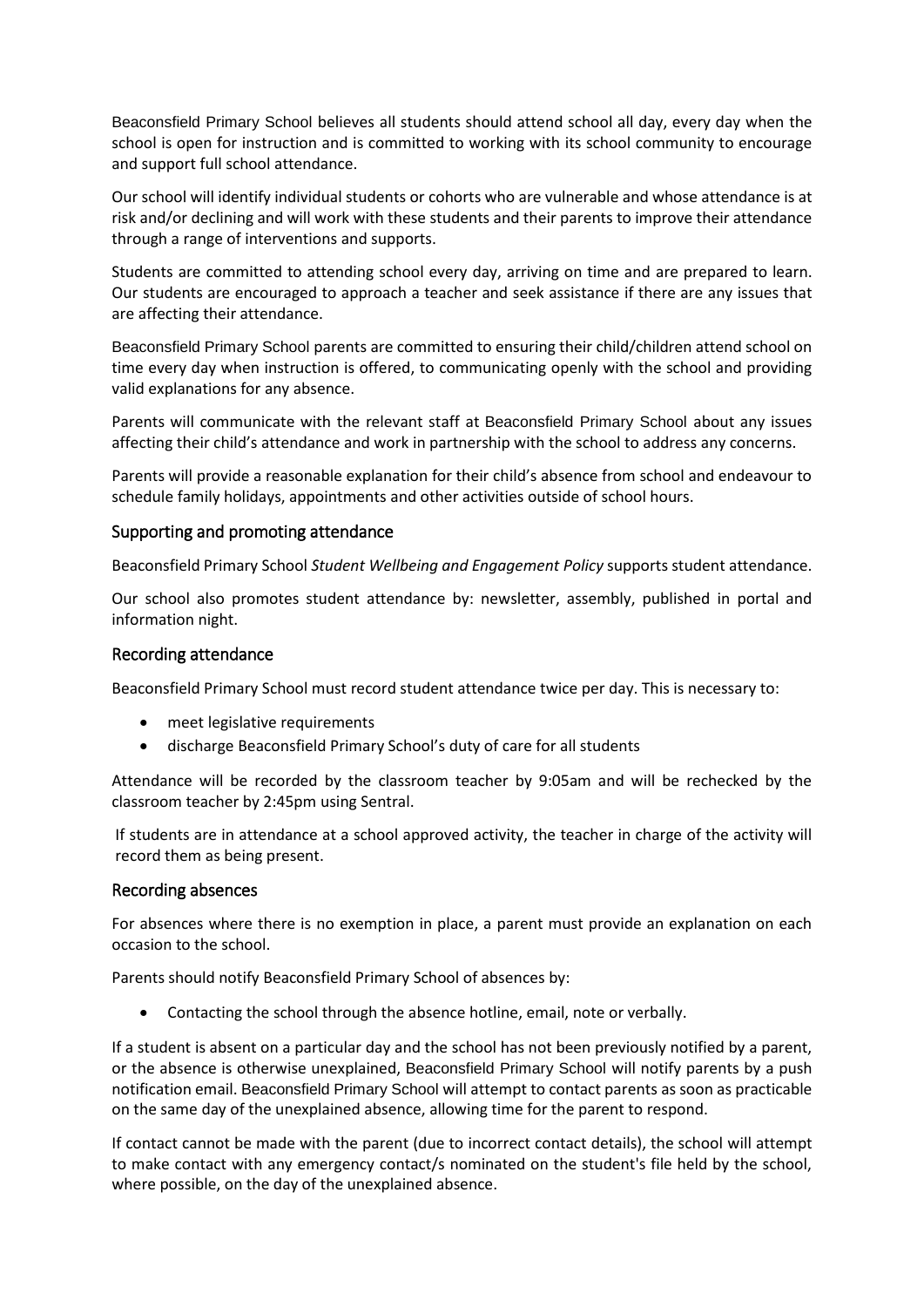Beaconsfield Primary School will keep a record of the reason given for each absence. The Principal will determine if the explanation provided is a **reasonable excuse** for the purposes of the parent meeting their responsibilities under the *Education Training Reform Act 2006* and the School Attendance Guidelines.

If Beaconsfield Primary School considers that the parent has provided a **reasonable excuse** for their child's absence the absence will be marked as '**excused absence**'.

If the school determines that no reasonable excuse has been provided, the absence will be marked as '**unexcused absence**'.

The Principal has the discretion to accept a reason given by a parent for a student's absence.

The Principal will generally excuse:

- medical and dental appointments, where out of hours appointments are not possible or appropriate
- bereavement or attendance at the funeral of a relative or friend of the student, including a student required to attend Sorry Business
- school refusal, if a plan is in place with the parent to address causes and support the student's return to school
- cultural observance if the parent/carer notifies the school in advance
- family holidays where the parent notifies the school in advance

If no explanation is provided by the parent within 10 school days of an absence, it will be recorded as an 'unexplained absence' and recorded on the student's file.

Parents will be notified if an absence has not been excused.

#### Managing non-attendance and supporting student engagement

Where absences are of concern due to their nature or frequency, or where a student has been absent for more than five days, Beaconsfield Primary School will work collaboratively with parents, the student, and other professionals, where appropriate, to develop strategies to improve attendance, including. These strategies may include:

- establishing an Attendance Student Support Group
- implementing a Return to School Plan
- implementing an Individual Education Plan
- implementing a Student Absence Learning Plan for students who will be absent for an extended period
- arranging for assistance from relevant student wellbeing members

We understand from time to time that some students will need additional supports and assistance, and in collaboration with the student and their family, will endeavour to provide this support when it is required.

### Referral to School Attendance Officer

If Beaconsfield Primary School decides that it has exhausted strategies for addressing a student's unsatisfactory attendance, we may, in accordance with the School Attendance Guidelines refer the non-attendance to a School Attendance Officer in the South East Victoria Region for further action.

If, from multiple attempts to contact with a parent, it becomes apparent that a student will not be returning to the school, the principal may make a referral to a School Attendance Officer if: